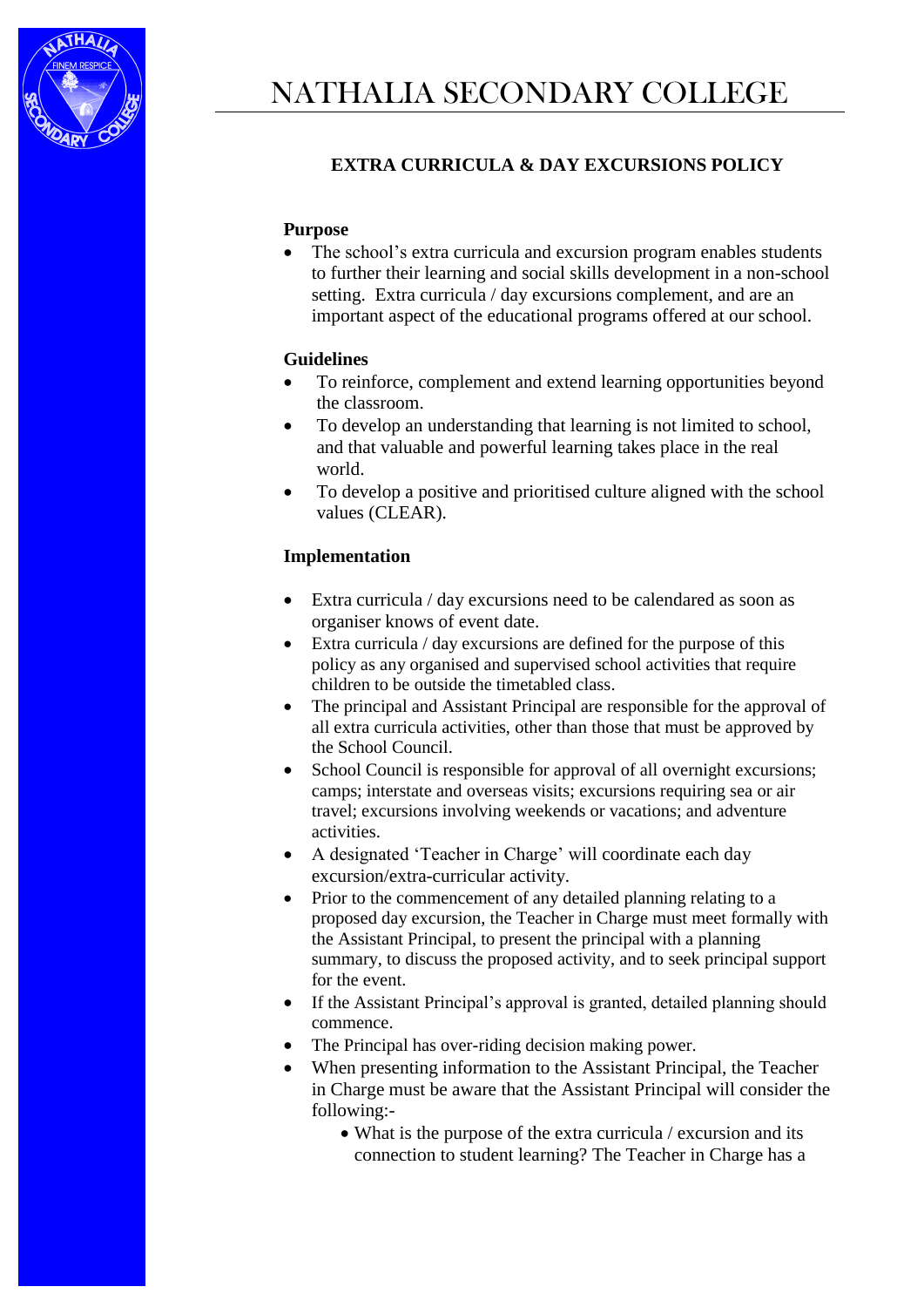

# NATHALIA SECONDARY COLLEGE

responsibility to report on student learning outcomes through Homeroom files.

- Do staff members attending have the competence to provide the necessary supervision of students throughout the excursion?
- Is an appropriately trained member of staff able to provide [first](http://www.education.vic.gov.au/management/schooloperations/edoutdoors/resources/firstaid.htm)  [aid](http://www.education.vic.gov.au/management/schooloperations/edoutdoors/resources/firstaid.htm) ?
- Have supervisory adults who are not registered teachers completed a Working with Children Check?
- Is the location of staff and students throughout the excursion including during travel known?
- Is a record of telephone contacts for supervising excursion staff available?
- Participation is based on individualised student SPA/SWIS data. This will be decided by the teacher in charge and Assistant Principal.
- If a student is not allowed to participate then parents need to be contacted and referred back to their SPA review.
- If a teacher has a concern with a student participating in an extra curricula / excursion then that concern will be put in writing and given to the Assistant Principal a week prior to activity.
- If approved, the online [Notification of School Activity](http://www.eduweb.vic.gov.au/forms/school/sal/enteractivity.asp) form can then be submitted three weeks prior to the activity if required (required if country schools travelling beyond the local town/city, rural schools travelling beyond the local area, metropolitan schools travelling beyond the greater metropolitan area).
- School Council prefers that students only travel on buses fitted with seatbelts if available. (Private transport is only to be used with Principal approval.) Refer to Private Vehicle Policy.
- The principal requires that a report from the Teacher in Charge occur after each event if any mishaps or concerns have arisen.
- All endeavours will be made not to exclude students simply for financial reasons. Parents experiencing financial difficulty, who wish for their children to attend a day excursion, will be required to discuss their individual situation with the Principal. Decisions relating to alternative payment arrangements will be made by the Principal on a case-by-case basis.
- All families will be given sufficient time to make payments for excursions. Children whose parents have not paid deposits by the due date, who do not make full payment by the due date, or who have not made alternative arrangements with the Business Manager will not be eligible to attend.
- Office staff will be responsible for managing and monitoring the payments made by parents. The Teacher in Charge will liaise with the office staff.